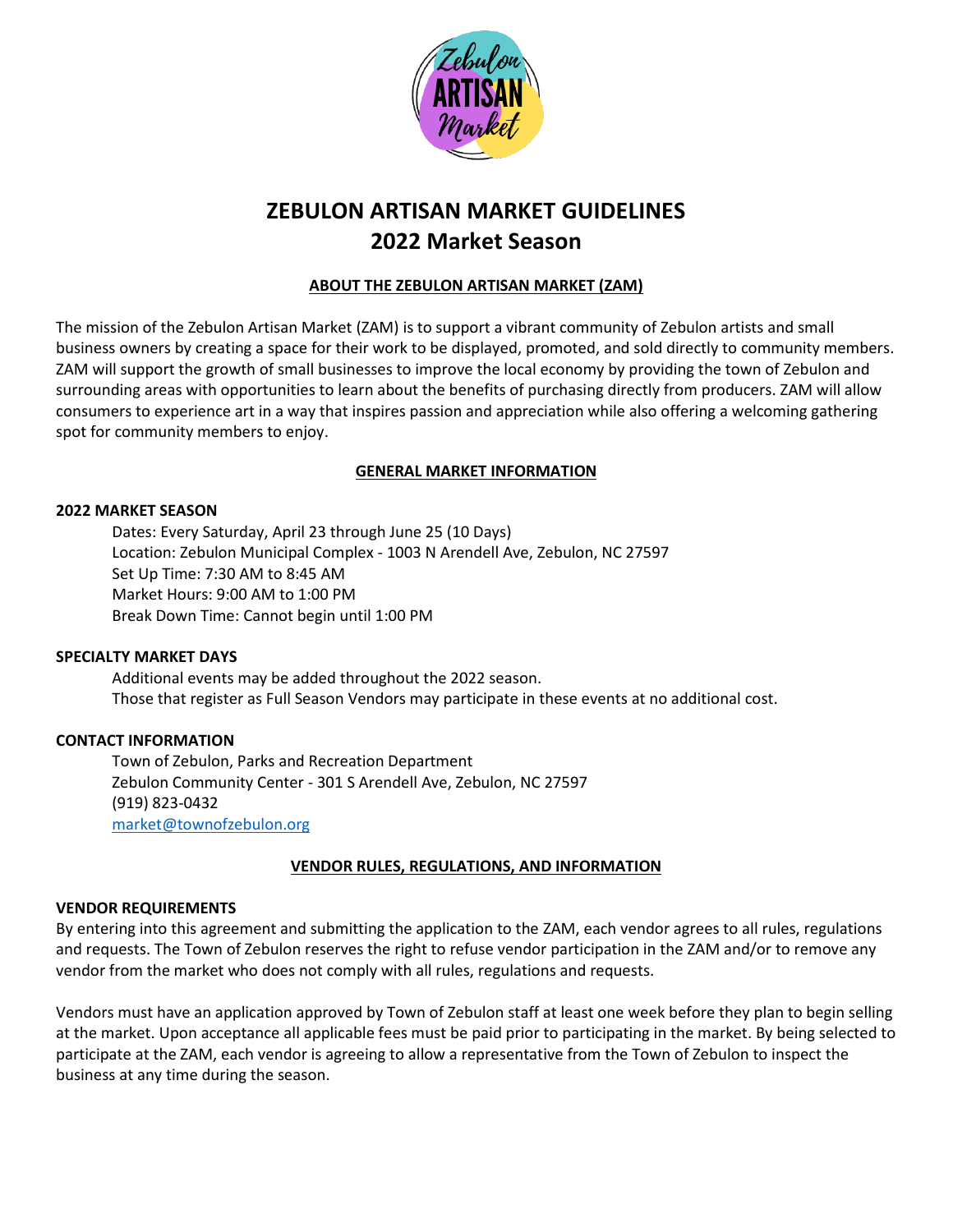## **Artisan Market Vendors:**

Only vendors who live, produce, and or grow their products within a 100 geographic mile radius of the Town of Zebulon are able to participate in this market. The ZAM is a producer's market. Craft Artisans, value-added food vendors and growers will only sell products that are produced by the vendor only. Exceptions to this policy will be made on a case-by-case basis. No reselling of items is allowed unless written permission is obtained in advance from the Town of Zebulon staff. The sale of manufactured, used or imported goods is prohibited.

### **Craft Artisans:**

A craft artisan is a vendor who creates or produces a finished product. Examples include but are not limited to ceramics, paintings, photography, jewelry, furniture, pottery, clothing, etc. All crafts sold at the market must be hand crafted by the vendor. All crafts must be of excellent workmanship both in quality and design. Preference will be given to applicants with uniquely made items constructed with locally sourced materials. Market craft artisans are strongly encouraged and requested to actively demonstrate their handmade craft while participating at the Market. Three photos of such products must be included with a vendor application for review and acceptance by the Town of Zebulon staff. Any product considered objectionable will be removed immediately.

#### **Growers:**

A grower is a vendor who offers a product for sale that has been grown, raised, cultivated, processed and prepared by the vendor themselves. Examples include but are not limited to plants, fruits, vegetables, honey, eggs, meats, fresh cut flowers, etc. All products sold at the market must be grown, raised, cultivated, processed and prepared by the vendor themselves.

Exceptions to the above will be made for vendor partnering. Vendors may partner with another North Carolina grower to bring products that otherwise would not be available in our region. Such partnerships must be specified on the application and approved by Town of Zebulon staff. A Market vendor will be limited to only two partnership items. Signage must be provided stating the name and location of the farm that grew/produced the item. Such partnerships are not for purchasing items wholesale to resell at the ZAM. Product partners may not be utilized for non-food items.

#### **Value- Added Food Vendors:**

A value-added food vendor is a vendor who sells processed foods for human consumption. Examples include but are not limited to jams, jellies, pickles, preserves, baked goods, etc. All foods sold at the market must be prepared by the vendor themselves. Exceptions to this rule include the use of a bottling company or other company to produce, package, and label your goods.

#### **Seafood:**

Exceptions to the above will be made for seafood vendors. Seafood may be sold at the Market by an approved seafood dealer. All Seafood resold at the Market must be purchased for resale by the dealer from North Carolina-based fishermen or aquaculture operators.

#### **Commercial Vendors:**

Exceptions to the above will be made for commercial vendors. A commercial vendor is a vendor who does not produce, create, or craft the product they sell. Examples include but are not limited to; Mary Kay, Paparazzi Jewelry, Scentsy, etc. A commercial vendor will only be allowed to advertise their business. They will not be allowed to sell any products at the Market.

#### **Insurance and Liability:**

Each vendor participating in the ZAM shall be responsible for any loss, personal injury and/or damage that may occur as a result of the vendor's actions. Vendors are highly encouraged to maintain their own liability insurance. By submitting a signed application, you have released the Town of Zebulon of any liability.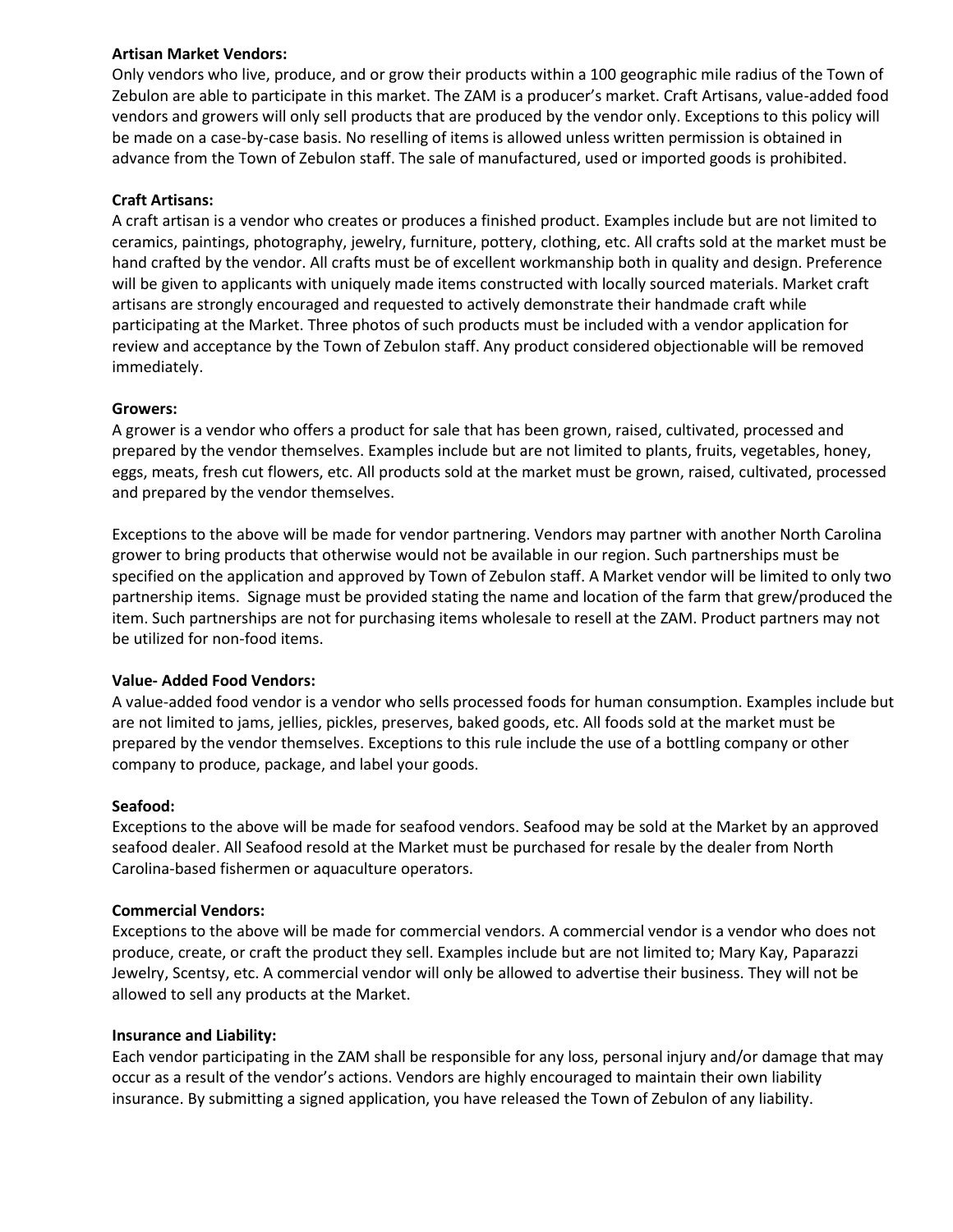#### **SPACE RENTAL**

#### **Communication:**

Upon acceptance into the market, vendors will receive an email and phone call. Booth location, schedule of activities, and general market information will be sent to vendors via email two days before their scheduled market day. The Town of Zebulon staff reserve the right to cancel any market day throughout the season. In the event the Town cancels a market day, all vendors will be reimbursed their rental fee for the day.

**Booth Space:** The ZAM will operate outdoors. Vendor fees entitle each vendor to a 10' x 10' space. Vendors may rent an additional 10' x 10' space for an additional fee. The vendor must provide their own 10' x 10' tent, tables, chairs, table covering, signage, etc.

## **Loading / Unloading/ Parking / Cleaning Up Directions:**

Loading, unloading, and parking instructions will be sent weekly and may vary dependent upon market activities. Vendors are required to follow these instructions for loading and unloading.

Vendors must arrive early enough to ensure that they are completely set up and ready for business 15 minutes prior to the start of the event. Once the Market is open, no vendor shall remove their equipment until the market officially closes. When setting up, please pull vehicle behind booth space (staying on asphalt), unload your supplies needed for the day, park your vehicle in the designated vendor parking area, and then return to your booth and set up your booth display. Each vendor is responsible for cleaning up his/her immediate area during the event and upon closing. Failure to do so will result in a \$10 fine.

## **Professionalism and Housekeeping:**

Vendors (families and staff) must conduct themselves in a courteous and professional manner. Vendors must treat all customers, Town of Zebulon staff, and fellow vendors with respect at all times. No loud or aggressive promotion is permitted. Non‐compliance with Market rules will result in loss of vendor privileges. The ZAM reserves the right to reject a vendor for any reason or to remove any item deemed inappropriate. Security of merchandise is the vendor's responsibility. Vendors must have permits and certifications posted at all times during Market hours. Vendors must keep their area neat, clean and free from debris. There will be no smoking or vaping by vendors in any booth space or within the ZAM.

#### **Vendor Absence:**

Customers rely on consistent vendor attendance. The strength of the Market depends on both vendor and customers supporting the efforts of the Market. We ask that vendors consider carefully when committing to the Market and cancel only in the event of an emergency. All vendors are expected to participate in the Market for the day's full schedule. No vendor will be permitted to leave early without prior approval. If a vendor must open his/her booth late or close the booth before closing time or needs to be absent from their space on a specific day, the vendor must notify the market manager one week in advance, except in the case of an emergency situation. An excess number of absences, late cancellations, and/or any other disruptions to the market will be cause for dismissal from the ZAM for the remainder of the season. Missed market days will not be refunded, credited, or rescheduled.

#### **Weather Policy:**

The ZAM operates in rain or shine. In the event of severe adverse weather situations, including extreme heat, the Market Manager will follow procedures set in place by the Zebulon Parks and Recreation Department Inclement Weather Policy. Market vendors will be notified of any changes to the schedule by the Market Manager.

## **Electricity:**

Limited use of electricity is available to vendors during market days. Please make requests for electricity or generator approval in the application.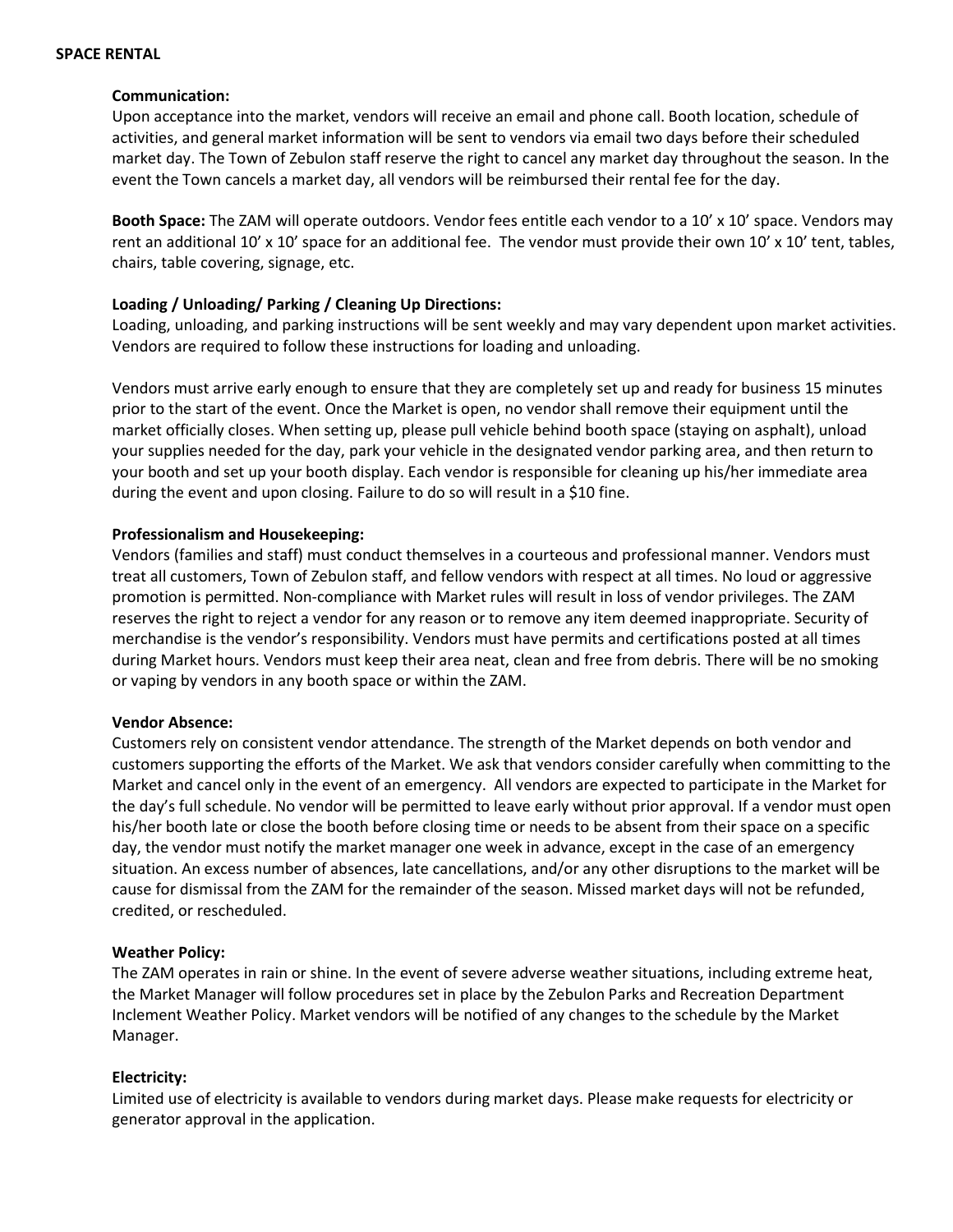## **STATE LAWS, CERTIFICATIONS, AND PERMITS**

Anyone wishing to sell crafted items, produce, prepared foods, baked goods, canned goods, meat, poultry, eggs, seafood, or dairy products must meet North Carolina Department of Agriculture and North Carolina Department of Revenue regulations. If you do not have the proper inspection, registration, certification, etc. you will not be allowed to sell these products at the ZAM. Certifications must be in a visible place during the Market. Copies of paperwork must be on file with the Market Manager.

## **Documentation:**

It is the vendors responsibility to comply with all applicable laws with respect to the production of their goods. The ZAM requires documentation supporting all goods that are subject to regulation. Copies of all certifications must be emailed to [market@townofzebulon.org](mailto:farmersmarket@townofzebulon.org) (even if you've submitted in years past). Any additional items added to your product line during the year must have supporting documentation on file with the Market Manager. Please refer to the ZAM State Laws, Certifications, and Permits Reference Guide for further information.

## **Scales:**

For products sold by weight, vendors will provide scales that have been inspected for accuracy by N.C. Dept. of Agriculture, Standards Division. Any scale used for determining price must display a current NCDA&CS standards division administered legal inspection sticker.

# **Informational Signs and Product Pricing:**

Vendors must have an in-depth knowledge of each product. For example, a vendor must be able to inform a consumer on the type of product, when, where and under what conditions it was produced. All products must be of top quality.

All vendors must display a sign in their market space indicating their business name, business location, and tax ID number. Vendors with product partners shall have signage stating the product, business name, and location of the farm that grew/produced the item. Prices must be posted in a visible location for all items sold. The vendor may use any form of signage that is neat and appropriate for the Market. **Product information point of origin, and price must be identified.**

Vendors must use truthful and accurate descriptors ("organic", "natural", etc.) to advertise their products. The Town of Zebulon staff reserve the right to compel changes to questionable marketing claims.

## **NC Markets Sales Tax Information:**

Legislation adopted by the NC General Assembly clarifies existing state statutes regarding the collection of sales taxes by vendors who sell products at markets and imposes new requirements on those who manage markets.

Vendors who sell unprocessed agricultural products that they themselves produce are not required to collect sales tax from their customers. Vendors who sell items other than unprocessed agricultural products they themselves produce must provide the market manager a copy of their NC Department of Revenue "Certificate of Registration".

Please refer to the ZAM State Laws, Certifications, and Permits Reference Guide for further information.

## **Cross Contamination:**

Vendors are responsible for strictly segregating the foods handled at the Market to ensure there is no cross contamination. Vendors selling meat, poultry, seafood, eggs, compost, or ready to eat foods must take precautions to ensure that cross contamination does not occur. No ice or water that comes in contact with meat, poultry, fish, seafood, milk, cheese or eggs may be deposited or allowed to drain on the Market premises.